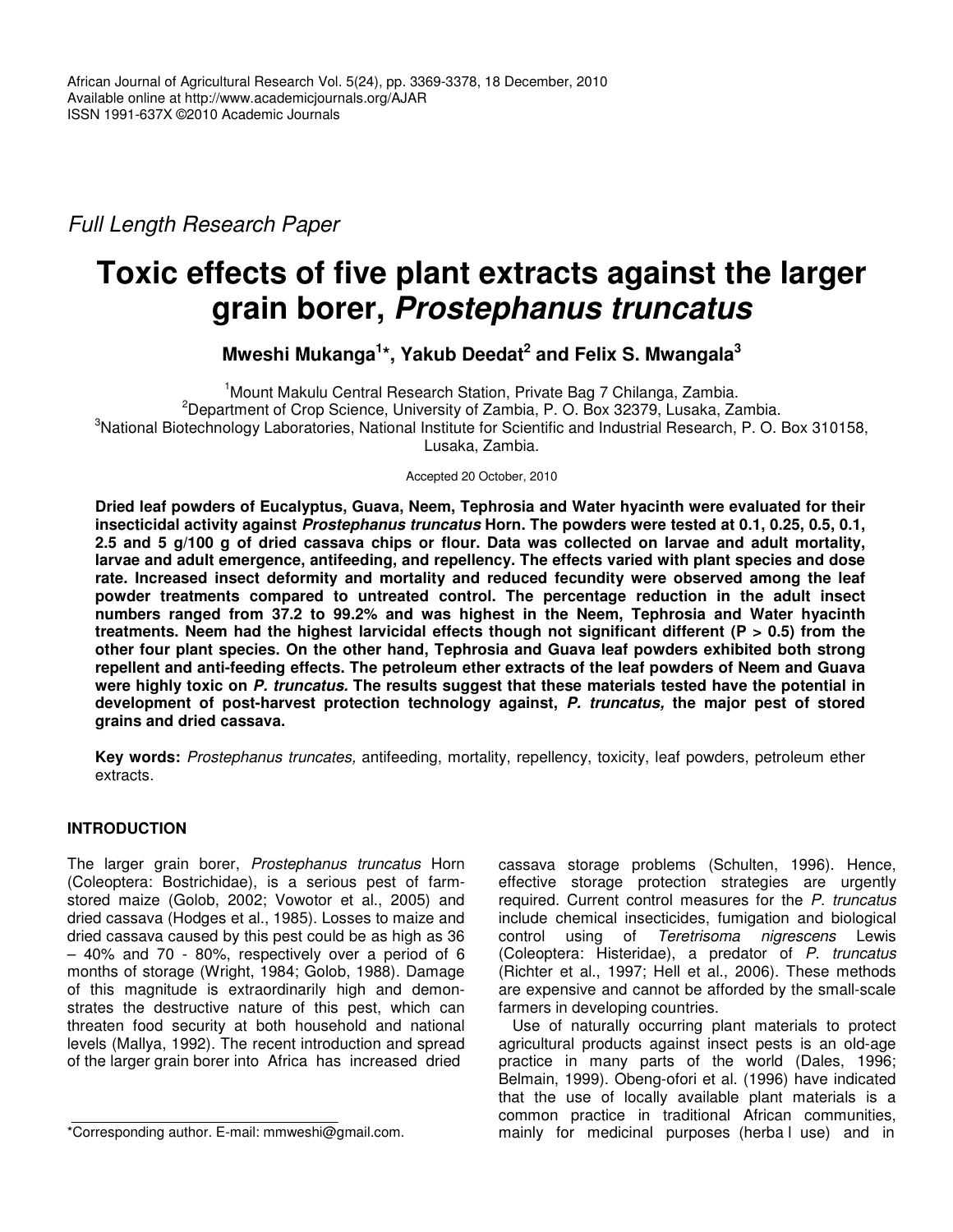## agriculture.

Extracts from different plants have been known to possess insecticidal properties against a wide range of insect pests (Abdullahi and Muhammad, 2004). Plants with insecticidal properties offer a cheaper sus-tainable alternative to synthetic insecticides, store design, fumigation and thermal distribution methods. They could be an abundant source of locally available pest control agents that can be grown at the village level. The insecticidal specificity of some of the plant extracts and their lack of negative impacts on the food and the environment make them ideal candidates for incorporation into an integrated pest management strategy.

Exact quantities of botanicals from these plants that give optimum insecticidal effects are unknown. It is thus desirable to quantify the amount of the plant derived materials that provide adequate protection against insect pests and to determine how these affect insect behaviour, growth and reproduction (Jilani, 1992). Equally, plant species that are found to be effective and popular locally with the farmers need to be subjected to safety testing, at least involving basic toxicological studies (Jilani, 1992). The principal advantage of botanicals is that farmers are able to provide their own protectants (Isman, 2008). The objectives of this study were:

1. To determine the effect of leaf extracts from Tephrosia, *Tephrosia vogelii;* Neem *Azadirachta indica;* Guava, *Psidium guajava;* Eucalyptus *Eucalyptus globulus* and Water hyacinth, *Erchhornia crassipes*

2. To test for insecticidal properties of the extracts such as toxicity and morphological abnormalities and

3. To determine whether these extracts could be used as protectants against *P. truncatus*

## **MATERIALS AND METHODS**

## **Study location**

The experiments were conducted at Entomology laboratory, Mount Makulu Central Research Station Chilanga, Zambia (S 15°28', E28°14').

## **Test plant materials**

The materials used were dry leaves of Tephrosia, *T. vogelii* Hook F.*;* Neem *A. indica* A.Juss*;* Guava, *P. guajava* L.*;* Eucalyptus *E. globules* Labill. were collected from the field s surrounding Mount Makulu and Water hyacinth, *Erchhornia crassipes* (Mart.) Solms. The dried leaves were ground and sieved repeatedly to obtain the finest particles using a 300 µm sieve. The leaf powders were stored in 10 g glass bottles for later use. Ground cassava chips  $(2 - 5 \text{ cm})$ were used as a food substrate for *P. truncatus* in all these studies. The cassava chips were sterilized by freezing in sealed plastics for four weeks to kill any residual insect.

Petroleum ether leaf extract was prepared using Soxhlet extraction method. Fifteen grams of leaf powder of each plant species were extracted separately 40 - 60°C for 8 h in 300 ml of the above solvent. The extract thus obtained was filtetred through a sterilized Whatman No. 1 filter paper. After which, the solvent was evaporated in a rotary evaporator at 30°C to dryness and the weight of the extract determined. Guava leaf powder yielded 251 mg, Tephrosia 477.3 mg, Eucalyptus 719.7 mg, Water hyacinth 196.8 mg and Neem 260.4 mg of extract.

The extract obtained was then made to different doses that is 0.1, 0.25, 1 and 1% concentration) respectively by acetone. A 1% concentration stock solution was obtained by dissolving 100 mg of petroleum ether leaf extract from each plant in 10 ml of acetone. Lower concentrations of 0.1, 0.25 and 0.5% were prepared by further dilution of the stock solution with acetone.

## **Test insects**

Adult *P. truncatus* used in the experiments were reared in 1L glass jars in the Protection Insectary at Mount Makulu Central Research Station, Chilanga on previously sterilized maize grain at 28  $\pm$  2°C temperature and 70  $\pm$  5% relative humidity and with alternating light and dark periods of 12 h. The adults and larvae were separated after sieving out the maize. They were placed in different vials for later use. The second-generation adults that emerged were used in all these trials.

## **Reproduction inhibition test**

Dry leaf powders were applied as admixtures in six serial doses of 0.1, 0.25, 0.5, 1, 2.5 and 5 g of ground leaves per 100 g of sterilised dried cassava chips. One hundred grams of treated cassava chips were placed in 1L glass jars. The synthetic insecticide, Actellicsuper dust (1.6% *Pirimphos-methyl* and 0.3% *permethrin*) treated dried cassava chips as standard check while untreated cassava chips served as control. Actellic super was applied at recommended dosage at 50 g per 90 kg shelled maize grain (Mwaya, 1997).

The treatments including the control were replicated thrice. Twenty (20), 1 - 3 days old, *P. truncatus* adults (10 male, 10 female) were introduced in each glass jar. After 10 days, the adults were removed. On the 14th, 28th, 42nd, 56th and 70th day after infesting the dried cassava chips. The number of live, dead and malformed *P. truncatus* larvae and adults in the ensuing progeny were counted after sieving. The response of the test insects in the treated cassava were corrected using the modified Abbott's formula:

100 (Number. of insects in control – Number of insects in treatment) / (Number of insects in control)

Henceforth, percentage reduction in the progeny was calculated. A treatment was judged to give complete protection against *P. truncatus* if no progeny was produced. Only the live and normal larvae were returned to the jars. Dead and malformed larvae and adults were removed.

Square root  $(x + 0.5)$  transformations were made of the data to compensate for skewness and to stabilise variance before the analysis by ANOVA was done. The total insect counts at each dosage were regressed against the time interval (days) at which insect counts were made, to determine the residual persistence of the leaf powders. The treatments and control were replicated three times for all the experiments. The data from the experiments were subjected to Analysis of Variance (ANOVA). The separation of means was done by New Duncan's Multiple Range Test (DMRT). Significance was taken at 5% level (Steel and Torries, 1980).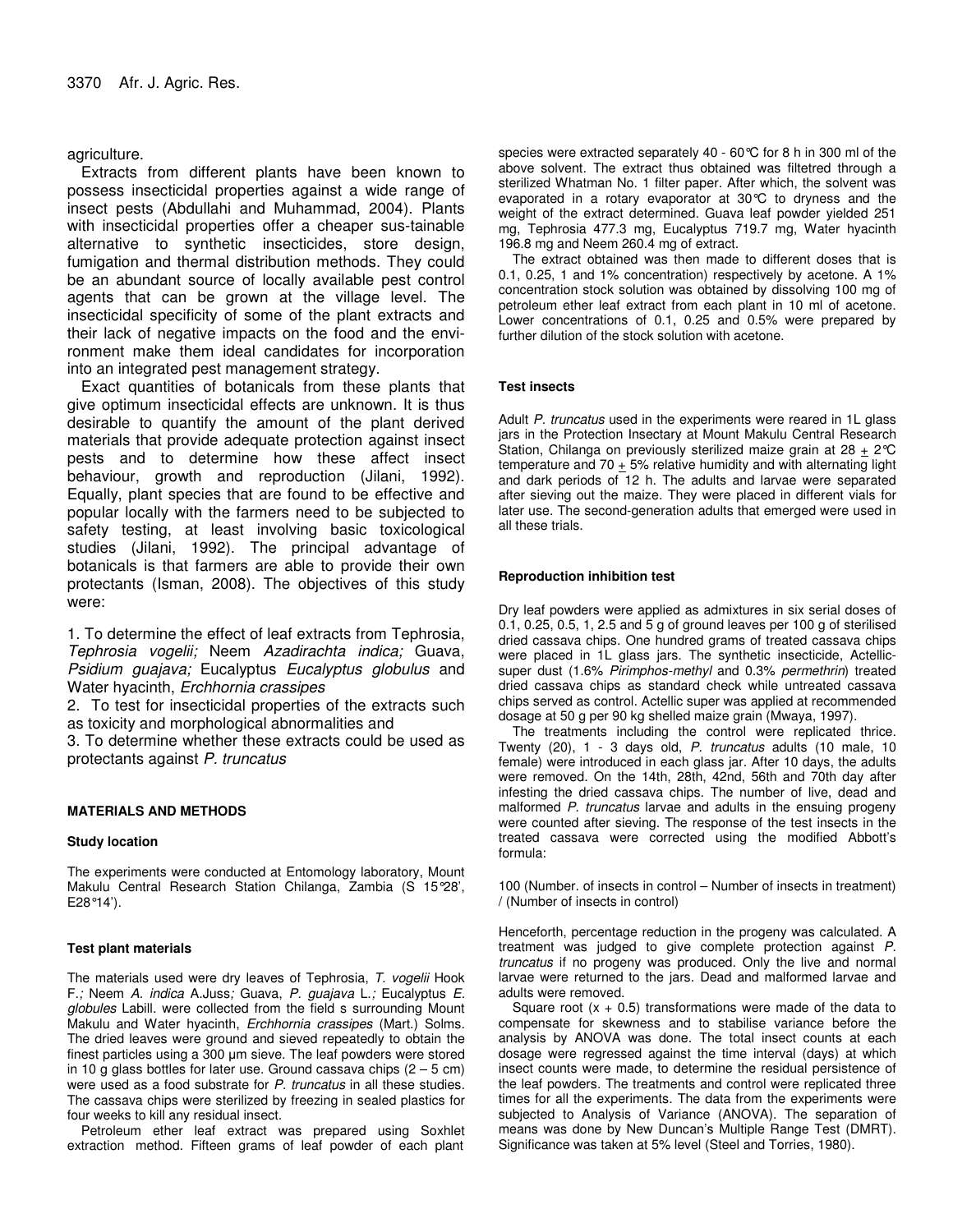## **Repellency effects**

Two and a half grams of treated cassava flour with 1, 0.25, 0.5, 1, 2.5 and 5 g of ground leaves per 100 g dried cassava chips and untreated cassava were separately placed on opposite sides on filter paper, with 10 cm space in between on a plastic Petri dish (14 cm diameter, 2 cm height), which served as an arena. Ten, 1 - 2 weeks old *P. truncatus* adults starved for 48 h were introduced in the centre of the arena using an aspirator. The number of insects found on the treated cassava was recorded twice daily, at 09:00 and 16:00 h, for five (5) consecutive days (Dales, 1996). Average insect counts for each day were converted to percent repellency (Jilani et al., 1992; Saxena et al.*,* 1989), which was calculated after Gillenwater and McDonald (1975):

% Repellency = No. of insects on control half - No. on treated half / No. of insects on control half  $+$  No. on treated half  $\times$  100

#### **Anti-feeding study**

The potency of antifeedant effect of the dry leaf powders was determined using filter paper bioassay. The leaf powder was dusted evenly on both sides of the filter paper (113.1  $\text{cm}^2$ ), in which 1.00 g cassava flour was placed. The leaf powder was applied on the filter paper as proportion of the dose per 100 g to that per 1.00 g dried cassava, that is, 0.001, 0.0025, 0.005, 0.01, 0.025 and 0.05 g.

The wrapped cassava was placed in 35 ml vial. Cassava flour wrapped in the untreated filter paper served as control. Five, 1 week-old adults of *P. truncatus*, starved previously for 24 h were introduced in each vial and left for 7 days. The wrapped cassava served as sole food source. The numbers of holes in filter paper produced by boring insects were recorded at end of the 7 – day exposure period.

#### **Toxicity effects of petroleum ether leaf extract vapours**

Ten *P. truncatus* adults (24 – 72 h old) , were placed inside a vial (35 ml) which acted as a gas chamber with a plastic lid in which minute slits were made. A filter paper disc (15.9  $\text{cm}^2$ ) impregnated with the test solution, was suspended from the plastic lid where it was in position by one of the slits in the plastic lid. Insects exposed to the acetone impregnated filter paper disc served as control. Mortality was recorded after 24 h exposure period. Petroleum ether leaf extracts were applied at 0.1, 0.25, 0.5 and 1% concentrations.

Mortality was confirmed by exposing the insects to a light source and those that did not move were considered dead. Insect mortality data were analysed using the POLO procedure (Russell et al*.*, 1977) using the probit analysis (Finney, 1971) to obtain the median lethal concentration of the petroleum ether leaf extracts at 50% kill  $(LC_{50})$ .

#### **Contact toxicity by topical application of petroleum ether leaf extracts**

The experiment was conducted using the method described by McDonald et al. (1970) with slight modifications. Using a microsyringe applicator, 1 µl of the petroleum ether leaf extracts of selected plant species were applied at 0.1, 0.25, 0.5 and 1% concentrations were applied to the dorsum of thorax of each insect. Ten pairs of newly emerged *P. truncatus* adults were treated with each dose.

After treatment, insects were transferred to glass Petri-dishes (9 cm diameter, 1 cm height) containing a food substrate – untreated cassava flour. The insects were examined daily for five days; those that did not move or respond to the gentle touch were considered dead. Percentage kill of the insects was recorded every 24 h.

## **RESULTS**

#### **Effect on larvae and adult emergence**

The effect of leaf powders on the emergence of larvae and adult *P. truncatus* are presented in Figure 1. Results showed that there was between 37.2 to 99.2% reduction in the number of larvae recovered from the leaf powder treatments compared to untreated cassava. The larvicidal effect was of the order: Neem leaf powder > Tephrosia> Eucalyptus> Water hyacinth> Guava. The percentage reduction in adult progeny in the leaf powder treatments followed similar pattern with the least recoveries occurring in Neem leaf powder treatment, followed by Water hyacinth. No insect recoveries were made in the standard check, Actellic super treatment.

There was a preponderance of lower dosages (0.1, 0.25 and 0.5 g  $/100$  g) compared to higher doses  $(0.1, 1)$ 0.25 and 0.50 g /100 g) being less effective in reducing both larvae and adult population (Figure 2). The regression analysis indicated the existence of a positive linear relationship between insect count and the time interval (days) at which the counts were made (Table 2). The strongest relationship occurred in Neem applied at 5 g/100 g. The slopes for regression lines at each dosage were observed to be close suggesting similarity in the rate of decay of the leaf powders.

## **Effect on larvae and adult deformity and mortality**

The materials tested significantly affected the longevity or survival of the *P. truncatus* larvae and adults compared to the untreated control (Table 1). The mean number of deformed larvae ranged 0.21 to 0.34 larvae per 100 g dried cassava chips in the leaf powder treatments, while the number of dead larvae were between 0.21 – 0.34. Though the analysis of variance revealed no significant difference  $(P > 0.05)$  among the leaf powder treatments for larvae mortality and deformity, numerically the highest larvae mortalities were recorded in the Neem treated cassava chips. Water hyacinth produced the lowest larvae mortality.

With respect to the number of deformed and dead adults recovered, no significant differences ( $P < 0.05$ ) were found among powders of Eucalyptus, Guava, Neem, Tephrosia and Water hyacinth -treated cassava. However, on average 0.7 to 1.5% of adults in leaf powder treated cassava were deformed, and 1.7 to 3.5% died. This means that leaf powder has exhibited some amount of insecticidal effects and lowered insect reproductivity especially at higher concentrations, 2.5 and 5 g (Figure 3)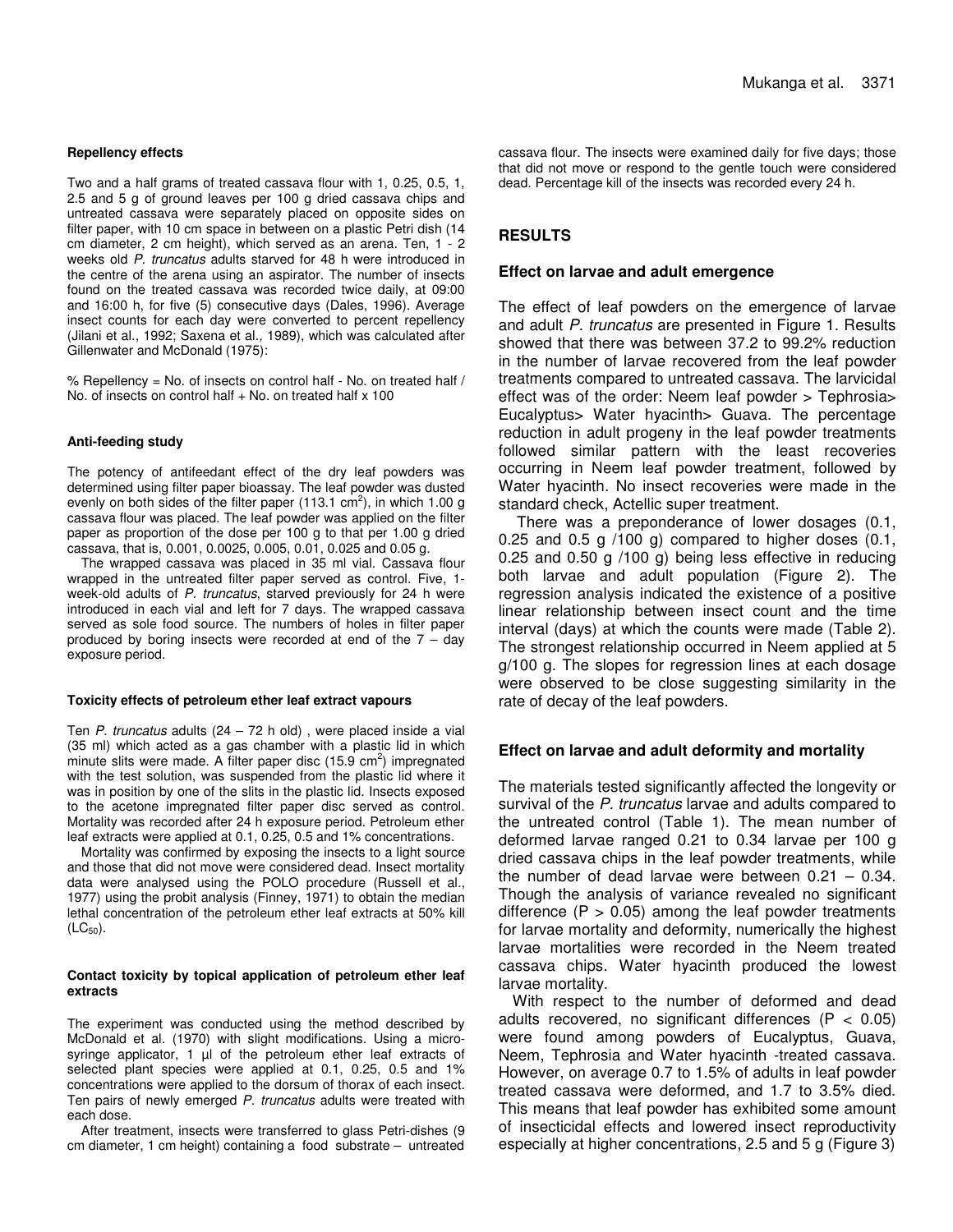

**Figure 1.** Mean percent reduction in the number of larvae of the larger grain borer, *P. truncatus* in dried cassava treated with different doses of five leaf powders after 70 days of storage.



**Figure 2.** Percent reduction in the number of adults of the larger grain borer, *P. truncatus* in dried cassava treated with different doses of leaf powder during 70 days of storage.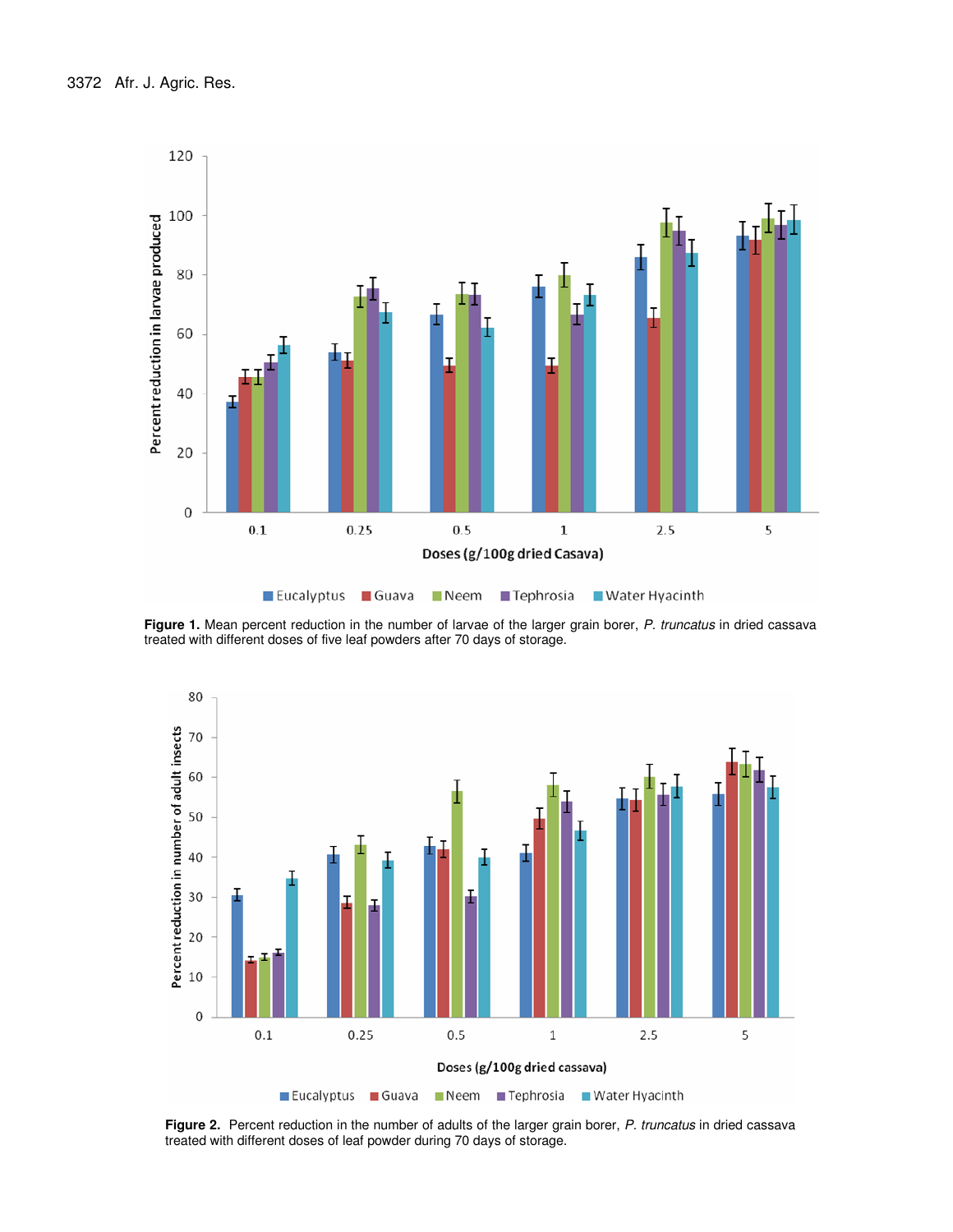|                  | Mean number/100 g dried cassava |                   |           |       |  |
|------------------|---------------------------------|-------------------|-----------|-------|--|
| <b>Treatment</b> |                                 | <b>Deformed</b>   | Dead      |       |  |
|                  | Larvae                          | <b>Adult</b>      | Larvae    | Adult |  |
| Eucalyptus       | 0.22 A                          | AB<br>0.23        | 0.36<br>A | 0.66C |  |
| Guava            | 0.31<br>A                       | 0.29<br>A         | 0.37<br>A | 0.74C |  |
| <b>Neem</b>      | 0.34<br>A                       | C<br>0.01         | 0.39<br>A | 0.34C |  |
| Tephrosia        | 0.23<br>A                       | 0.03<br>C         | 0.27<br>A | 0.66C |  |
| Water hyacinth   | 0.26<br>A                       | 0.12<br><b>BC</b> | 0.37<br>A | 0.69C |  |
| Actellic super   | B<br>0.00                       | 0.00<br>C         | 0.00<br>B | 20A   |  |
| Untreated        | B<br>0.00                       | 0.00<br>C         | 0.00<br>B | 0 D   |  |
| Mean             | 0.19                            | 0.09              | 0.249     | 3.29  |  |
| $C.V\%$          | 29.6                            | 21.7              | 33.7      | 32.1  |  |

**Table 1.** Relationship between total insect count and the sampling interval for different leaf powder treatments.

Figures followed by the same letter in the same column are not significant different at P<0.05; Duncan multiple range test on square root (x+0.5).

**Table 2.** Mean number of dead and deformed larvae and adult of the larger grain borer, *P. runcates* in dried cassava treated with leaf powders.

|                   | Mean number/100g dried cassava |             |             |              |  |
|-------------------|--------------------------------|-------------|-------------|--------------|--|
| <b>Treatment</b>  | <b>Deformed</b>                |             | <b>Dead</b> |              |  |
|                   | Larvae                         | Adult       | Larvae      | <b>Adult</b> |  |
| Eucalyptus        | 0.22 A                         | $0.23$ AB   | 0.36<br>A   | $0.66\ B$    |  |
| Guava             | 0.31 A                         | 0.29 A      | 0.37 A      | 0.74 B       |  |
| Neem              | 0.34 A                         | $0.01 \, C$ | 0.39<br>A   | $0.34\,B$    |  |
| Tephrosia         | 0.23 A                         | $0.03\,C$   | 0.27 A      | $0.66\ B$    |  |
| Water hyacinth    | 0.26A                          | 0.12 B      | 0.37 A      | $0.69$ B     |  |
| Actellic super    | 0.00 B                         | $0.00\,C$   | 0.00<br>B   | 20.0 A       |  |
| Untreated control | 0.00 B                         | $0.00\,C$   | 0.00<br>B   | $0.00\,C$    |  |
| Mean              | 0.19                           | 0.09        | 0.25        | 3.29         |  |
| $C.V\%$           | 29.6                           | 21.7        | 33.7        | 32.1         |  |

(Figure 3). The highest insect mortality occurred at 5 g/100 g dried in the Guava treated cassava, followed by eucalyptus at the same rate, though not statistically different. No adult mortalities were recorded in the Neem treatment at 0.1 and 0.25 g/100 g dried cassava. All the insects in Actellic super, died within 7 days of its application while no deformity and mortality were observed in the untreated control.

# **Repellency bioassay**

*P. truncatus* demonstrated negative orientation response to the cassava powder treated with leaf powder. Repellency increased significantly (P < 0.05) with increase in dosage (Figure 4). Higher dosages (2.5 and 5 g/100 g) were superior to lower dosages (0.1, 0.25, 0.5 and 1 g/100 g). Neem leaf powder exerted strong

repellency (59.1%). The leaf powder of Guava was next best (50.5%). The decreasing order of efficacy of the five leaf powders was as follows: Neem>Guava≥Tephrosia>Water hyacinth>Eucalyptus.

# **Anti-feeding test**

The leaf powder treatments produced significantly  $(P <$ 0.05) higher anti-feeding effect on the adult *P. truncatus* than the control (Figure 5). Among leaf powder treatments, the mean differences were statistically insignificant ( $P > 0.05$ ) however, the highest feeding deterrence was in the Neem followed by Tephrosia where the test insects made fewer holes in the filter paper at all the doses. The least effect was in Guava. An increase in anti-feeding activity was observed with increasing dose though, not significant different  $(P > 0.05)$ .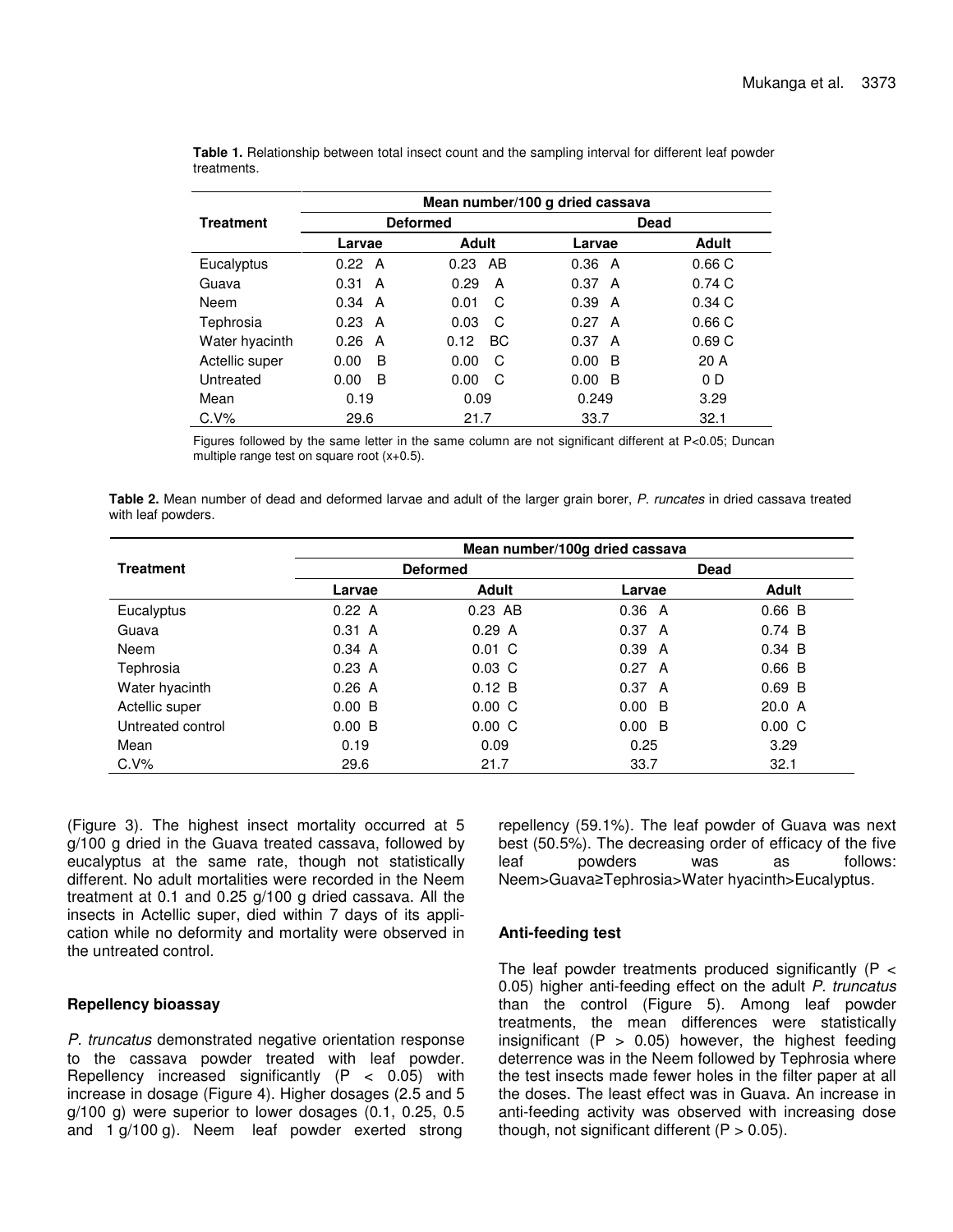

**Figure 3.** Mean number of dead larger grain borer, *P. truncatus* adults in dried cassava treated with different doses of leaf powder during 70 days of storage.



**Figure 4.** Mean percent repellency of leaf powders to the larger grain borer, *P. truncatus*

## **Contact toxicity of petroleum ether leaf extracts vapours**

The petroleum ether extracts were moderate toxic. The median lethal concentration  $(LC_{50})$  of the petroleum ether leaf extract vapours are shown in Table 3. Neem vapours

were the most toxic against *P. truncatus* adults followed by the Tephrosia. The  $LC_{50}$  ranged from 0.384% for Neem to 4.027% for Guava vapours. Vapours from Neem were 8 times more toxic to the test insects than those of Guava. The confidence limits and slopes of dosagemortality curves obtained indicated no difference in the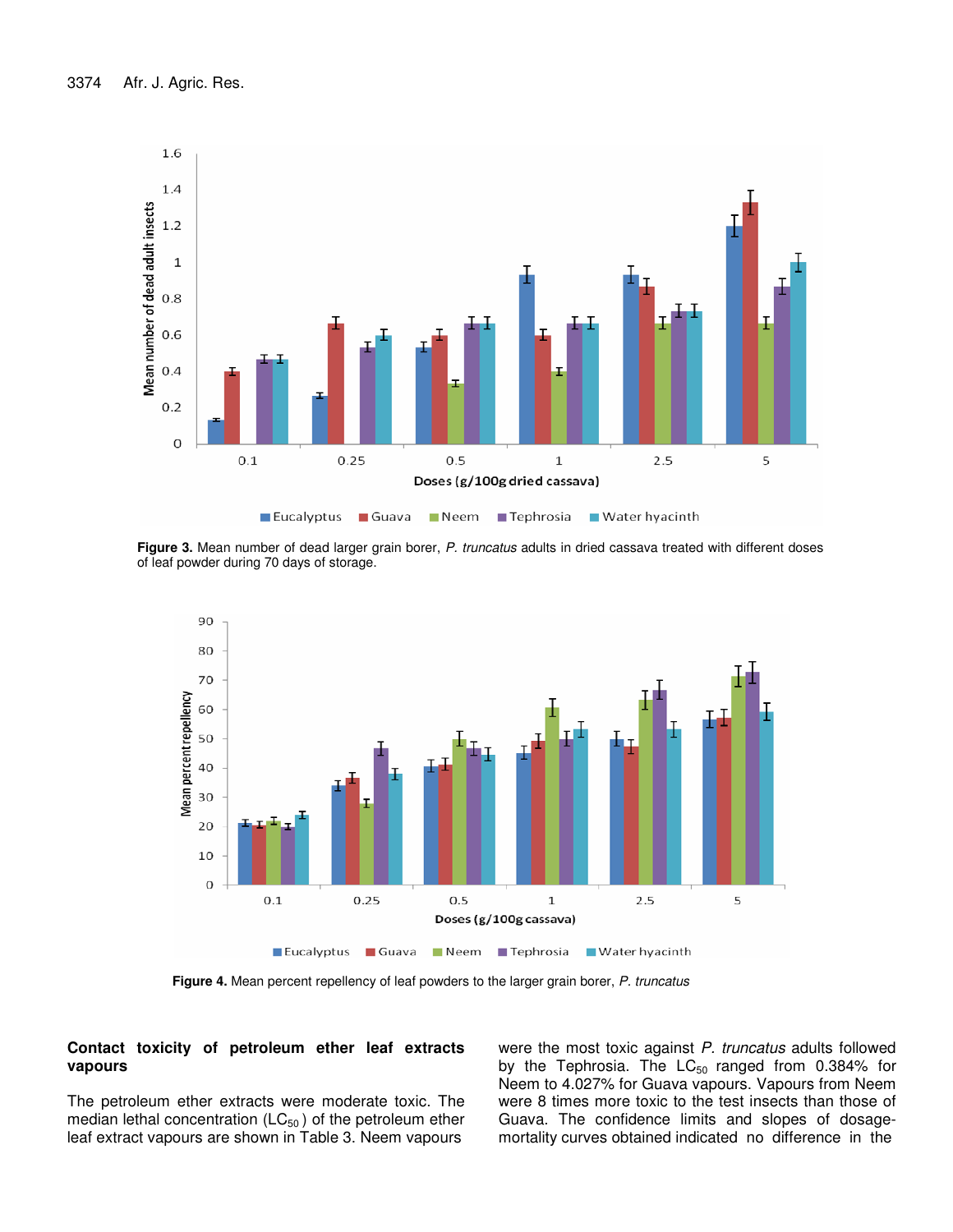

**Figure 5.** Antifeeding effect of different doses of leaf powders on the feeding behaviour of the adults of the larger grain borer, *P. truncatus*

toxicity of Neem, Tephrosia and Water hyacinth. Toxicity of the vapours that emitted from the impregnated filter papers on the test insects were of the following order: Neem > Tephrosia > Water hyacinth > Eucalyptus > Guava.

## **Contact toxicity through topical application**

The probit statistics, estimate of the  $LC_{50}$  values of insect mortality data are presented in Table 4. Comparison of the  $LC_{50}$  values showed that Neem was most toxic (LC $_{50}$ ) 0.079%) within 48 h after treatment, while Guava was the least toxic (LC $_{50}$  0.260%). After 96 h, Tephrosia was observed to be more toxic extract (LC50 value: 0.033%) followed by Water hyacinth (0.036%). At 120 h after application, Tephrosia and Water hyacinth extracts were most toxic ( $\mathsf{LC}_{50}$  0.027%) and least was Guava,  $\mathsf{LC}_{50}$ value of 0.092%. Increased *P. truncatus* mortality was observed in all five extracts, during the 120 h observational period. The closeness of the dose-mortality curves as indicated by the slopes indicates there were no

marked differences in contact toxicity amongst the extracts, except with Guava.

# **DISCUSSION**

Leaf powders clearly suppressed the emergence of *P. truncatus* populations in dried cassava chips. The reproduction potential was reduced but not completely inhibited. The effect was observed to be plant-specific and dose-related. Several workers (Pierce and Schmidt, 1992; Niber et al., 1994; Osiptian et al., 2010; Mulungu et al., 2010) have also reported the ability of some leaf extracts to inhibit the reproductive capacity of *P. truncatus*. The reduction in the numbers of *P. truncatus* progenies in the leaf powder treated cassava may be attributed to anti-oviposition, delayed egg-hatching and insect growth disrupting effects of the leaf powders. The absence of  $F_1$  insects at 14 DAT in the leaf powder treatments could have been as a result of these effects.

The insect species sensitivity for a same plant extract might be different for different dosages (Illoba and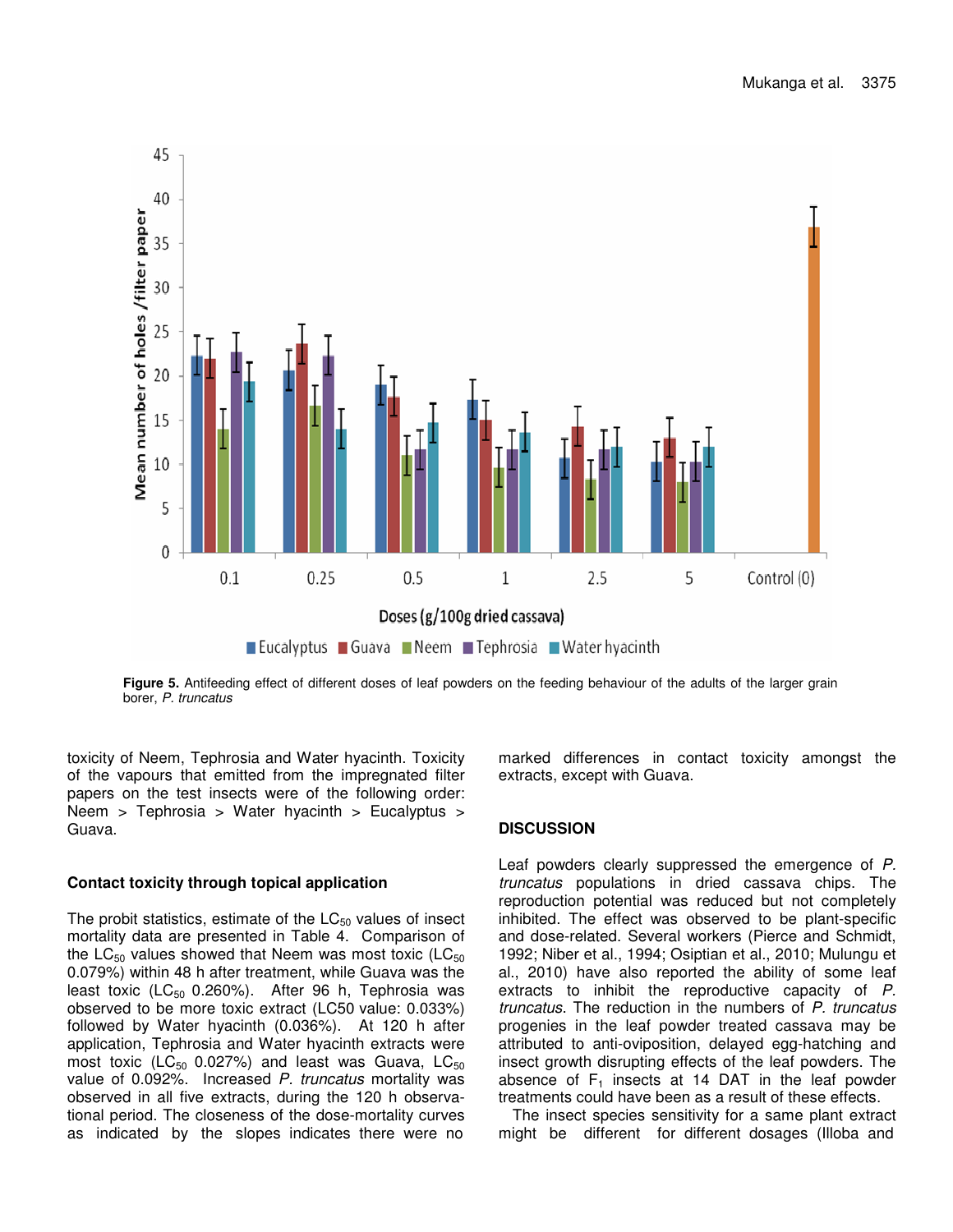| <b>Extracts</b> | $\mathsf{LC}_{50}$ | 95% C.L         | $Slope + SE$      | Chi-sauare | Df | <b>Heterogeneity</b> |
|-----------------|--------------------|-----------------|-------------------|------------|----|----------------------|
| Eucalyptus      | .3256              | $0.678 - 2.72$  | $0.931 + 0.346$   | .651       |    |                      |
| Guava           | 4.0279             | 1.228 – 6.821   | $0.783 + 0.371$   | .940       |    | .19                  |
| Neem            | 0.3841             | $0.227 - 0.692$ | $.138 + 0.327$    | 3.324      |    | .33                  |
| Tephrosia       | 0.5120             | $0.331 - 1.058$ | $1.288 + 0.339$   | 6.116      |    | .61                  |
| Water Hyacinth  | 0.5149             | $0.281 - 0.870$ | $0.824 \pm 0.321$ | 2.791      |    | .28                  |

**Table 3.** Toxicity effect of vapours of petroleum ether leaf extracts on the adults of the larger grain borer, *P. truncates.*

LC $_{50}$  = concentration (%) calculated to give 50% mortality, S.E = Standard Error, C.L=Confidence limit, Df = Degree. of freedom

**Table 4.** Response of the adults of larger grain borer, *P. truncatus* to the petroleum ether leaf extracts after topical application.

|                |                          |                     | $LC_{50}$           |                     |                     |  |  |
|----------------|--------------------------|---------------------|---------------------|---------------------|---------------------|--|--|
| <b>Extract</b> | Observational period (h) |                     |                     |                     |                     |  |  |
|                | 24                       | 48                  | 72                  | 96                  | 120                 |  |  |
| Eucalyptus     | 0.379                    | 0.158               | 0.083               | 0.048               | 0.034               |  |  |
|                | $(0.000 \pm 3987126)$    | $(2.221 \pm 0.911)$ | $(0.719 \pm 0.348)$ | $(0.323 \pm 0.320)$ | $(0.300 \pm 0.319)$ |  |  |
| Guava          | 0.573                    | 0.260               | 0.171               | 0.108               | 0.092               |  |  |
|                | $(0.875 \pm 0.228)$      | $(0.775 \pm 0.225)$ | $(0.806 \pm 0.226)$ | $(0.788 \pm 0.230)$ | $(0.739 \pm 0.231)$ |  |  |
| Neem           | 0.135                    | 0.079               | 0.057               | 0.042               | 0.040               |  |  |
|                | $(0.666 + 0.225)$        | $($ .767 ± 0.231)   | $(0.585 \pm 0.232)$ | $(0.575 \pm 0.235)$ | $(0.594 \pm 0.236)$ |  |  |
| Tephrosia      | 0.189                    | 0.110               | 0.042               | 0.033               | 0.027               |  |  |
|                | $(0.737 + 0.224)$        | $(0.020 \pm 0.226)$ | $(0.597 \pm 0.234)$ | $(0.506 \pm 0.237)$ | $(0.492 \pm 0.239)$ |  |  |
| Water hyacinth | 0.197                    | 0.105               | 0.048               | 0.036               | 0.027               |  |  |
|                | $(0.567 \pm 0.222)$      | $(0.664 \pm 0.226)$ | $(0.629 \pm 0.233)$ | $(0.623 \pm 0.236)$ | $(0.560 \pm 0.240)$ |  |  |

LC  $_{50}$  = concentration (%) calculated to give 50% mortality, Slope + Standard Error are in the parenthesis.

Erakene, 2006) however, physiological responses ought to be noted for different plant extracts. The use of plant extracts powders were observed to be slightly detrimental to the development of later stages of the *P. truncates* as seen by the low

numbers of deformed and dead adults.

Increased insect  $\mathsf{F}_1$  population in the leaf powder treatments with time suggests possible readaptation of the adult progeny to presence of the plant extracts and the decay of the leaf powder,

which resulted in reduced potency. It was observed that the higher the dose of leaf powders, the lower the numbers of offspring in the subsequent generations. These findings are in agreement with those of Akob and Ekwete (2007)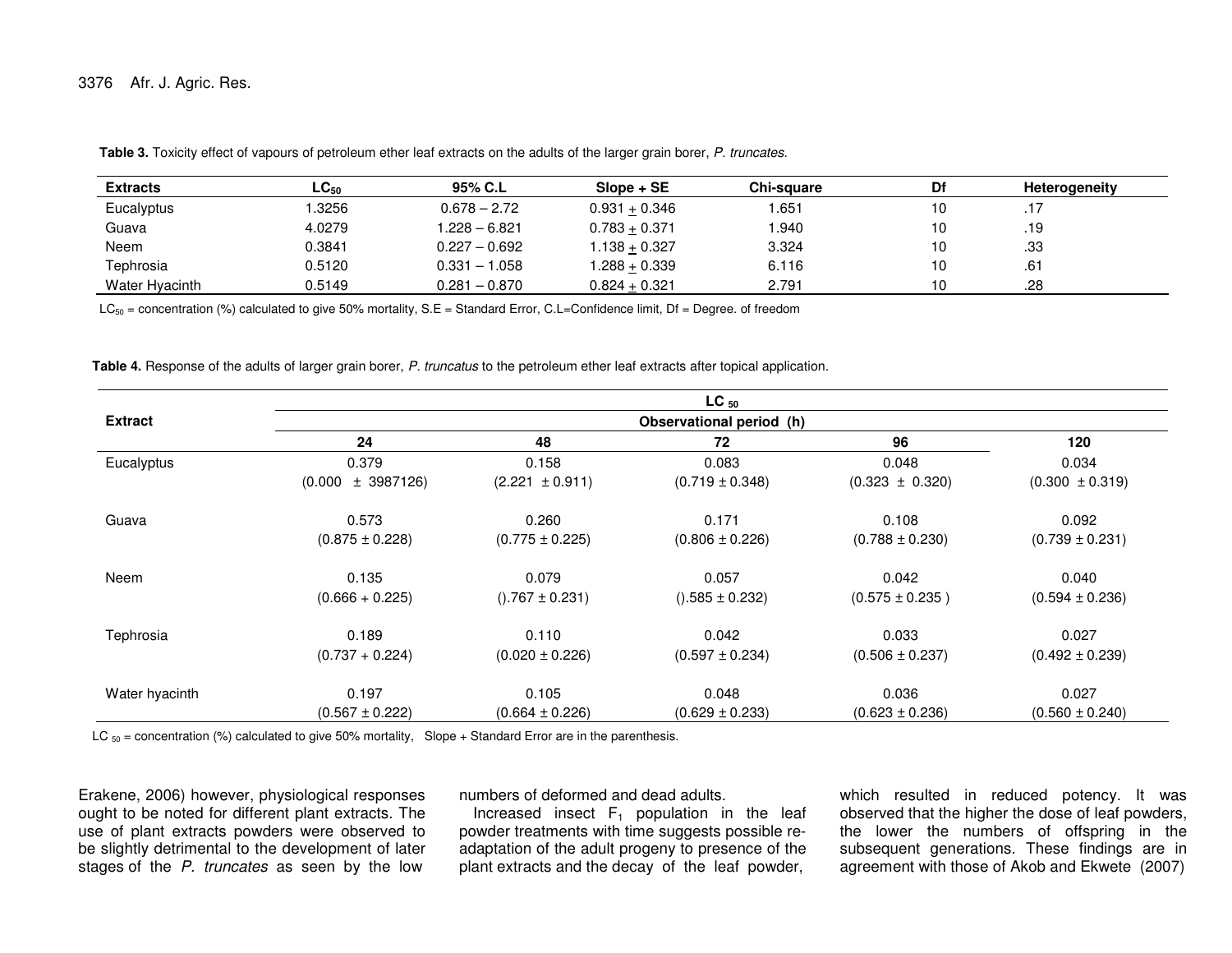and Nukenine et al. (2010) on *Sitophilus* species.

Neem leaf powders showed excellent repro-duction and growth inhibitory effect, followed by Tephrosia and Water hyacinth. The closeness of regression coefficients (Steel and Torries, 1980) calculated for different leaf powder treatments when regressed against the time intervals at which the *P. truncatus* counts were made, indicates that the rate of breakdown of these leaf powders was similar. Though the relationship was strongest in Neem when applied at 5.0 g/100 g dried cassava, the significantly low numbers of *P. truncatus* recorded in Neem treated cassava at each sampling time indicates that Neem was more persistent in its effect than other leaf powders. The high *P. truncatus* populations in the Guava and Eucalyptus treatments could be a result of the rapid loss in toxicity most probably caused by the strong breakdown of the leaf powders of these two plants that belong to the same genera (Sharaby, 1988).

The repellency effect of the powders was sustained throughout the study period. The strong repellent effect of this leaf powders admixed cassava may have been largely dependent on olfactory and gustatory sensation (Schmutterer, 1990) of the test insects. Properties like the repellent odour may have caused the insects to be restless (Ogendo et al., 2003). The insects were observed to be turning away and settling on the untreated cassava. The choice for the untreated cassava was because of the repellent chemicals inherent in the leaf powders (Jilani et al., 1988*)*. Insect repellents are secondary metabolites which have been identified to be alcohols, alkaloids, phenolics, flavonoids and terpenes (Dales, 1996). Tephrosia leaf powder showed excellent repellency activity followed by Neem. In the preference test, the insect were seen to be crawling more towards untreated cassava than leaf powder treated cassava. Neem and Tephrosia treated cassava were the least preferred food media.

The antifeedant effects of the leaf powders might be the result of different kinds of insect anti-feeding allelochemicals (Saxena et al., 1989) in the extracts that may have been working together, they deterred the insects from penetrating the filter papers. The antifeeding effect of the leaf powders may have also resulted from the bitter taste that rendered the wrapped cassava unpalatable to the test insects. The Neem followed by Water hyacinth leaf powders were more effective feeding deterrents. The outstanding effectiveness of Neem leaf powders have also been reported by other scientists (Saxena, 1993; Niber, 1994; 1995; Schmutterer, 1990; Facknath, 2006; Illoba and Erakene, 2006).

Petroleum ether leaf extracts produced considerable high mortality and growth regulatory effects on almost all the treated insects. Significantly higher effects were produced by Tephrosia, Neem and Water hyacinth extracts. *P. truncatus* mortality was dose-dependent, increasing with an increase in dose. The levels of mortality caused

by vapour from the leaf extracts were comparably low to those reported on pulse beetle, *Callosobruchus chinensis* by Pajni and Gill (1991). However, Neem vapours were most toxic to *P. truncatus* adults, followed by Tephrosia. In topical treatment, the active fractions in the petroleum ether leaf extracts may have caused mortality by direct interference with insect physiological balance (Pierce and Schmidt, 1993). The restlessness in the treated insects before death suggests hormonal involvement in the action of these compounds (Rani and Jamil, 1989). Similar observations have been reported for other plant extracts (Ogendo et al., 2004). These morphological features may be due to the failure of the wings to expand and flatten after adult insect emergence.

The  $LC_{50}$  values of the petroleum ether extracts indicates that Tephrosia, Neem and Water hyacinth displayed the highest potency against test insects while Guava was the least toxic. The toxicity effect may be attributed to the secondary metabolites (Dales, 1996), which have been isolated from various plant parts. These tend to affect insects in several ways such as disrupting major metabolic pathways and causing rapid death, acting as deterrents, phagostimulants or antifeedants, or modifying oviposition (Jilani, 1992). These secondary compounds may also retard or accelerate development, or interfere with the life cycle of the insects. The differences in the toxicity of Eucalyptus and Guava to *P. truncatus*, although, belonging to the same family, *Myrtaecae*, may be attributed to a species-specific factor (Kamal et al., 1988). In general, the amounts and toxicity of these compounds in the leaf powders will depends on the maturity of the plants, the season (temperature, photoperiod, and hygrometry) and the geographical and pedological conditions.

# **Conclusion**

Besides exhibiting the repellency, antifeeding and reproduction inhibition effects, the leaf extracts exhibited vapour and contact toxicity on *P. truncatus*. These plantderived materials appear to be effective in reducing *P. truncatus* infestation. The presence of toxicants and growth inhibitors in these candidate plants suggest good potential for their use in storage pest management especially farm stored grain and pulses. The present findings indicate a piquant toxic nature of Neem, Tephrosia, Water hyacinth and Guava extracts on *P. truncatus* that can be utilized in farm stores against this pest. However, further work is required to investigate the isolation of their insecticidal bio-molecules.

## **REFERENCES**

Abdullahi YM, Muhammad S (2004). Assessment of the toxic potentials of some plants powders on survival and development of